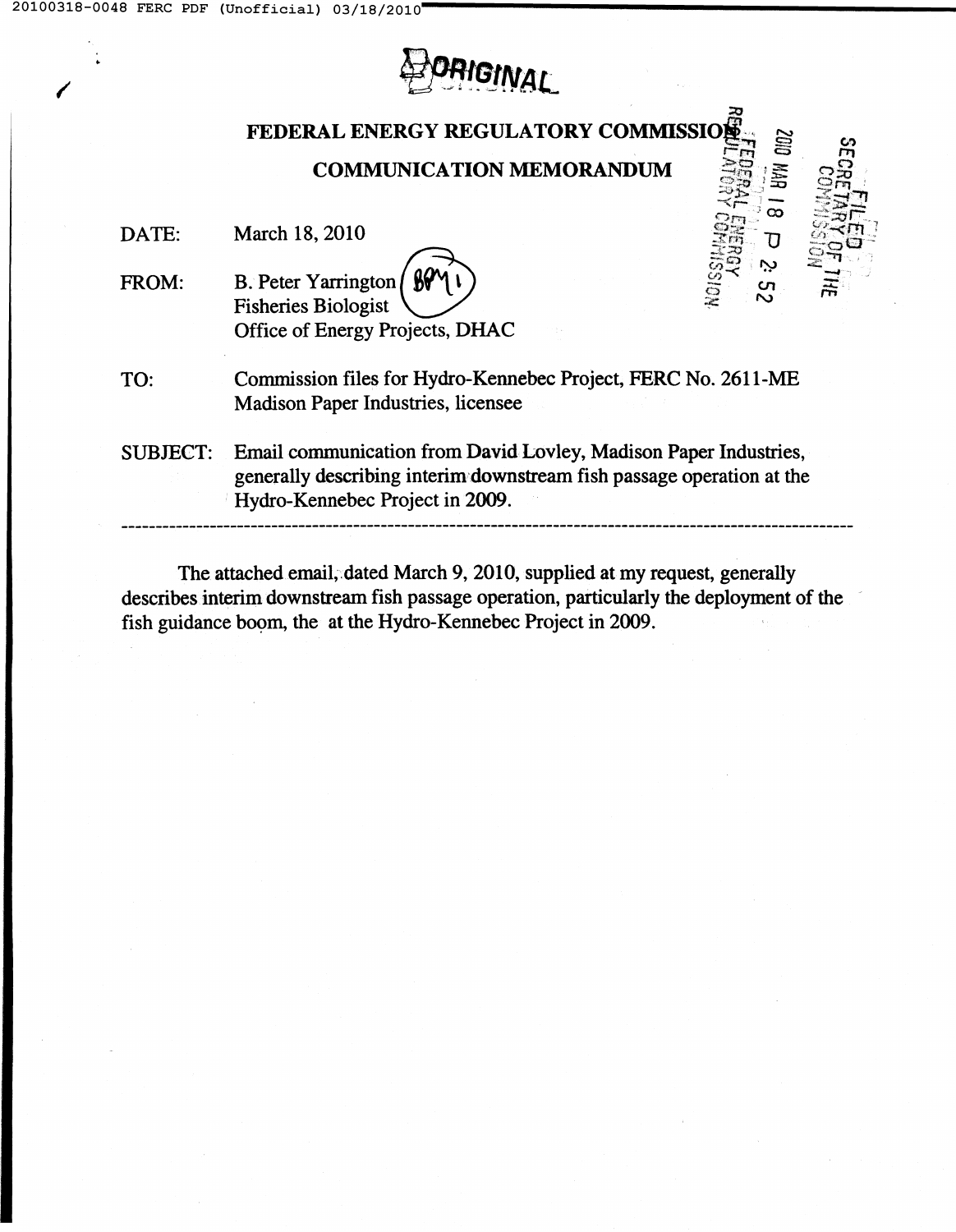# FEDERAL ENERGY REGULATORY COMMISSION COMMUNICATION MEMORANDUM

 $\frac{1}{2}$  ,  $\frac{1}{2}$  ,  $\frac{1}{2}$  ,  $\frac{1}{2}$ 

,

DATE: March 18, 2010

- FROM: B. Peter Yarrington Fisheries Biologist Office of Energy Projects, DHAC
- TO: Commission files for Hydro-Kennebec Project, FERC No. 2611-ME Madison Paper Industries, licensee
- SUBJECT: Email communication from David Lovley, Madison Paper Industries, generally describing interim downstream fish passage operation at the Hydro-Kennebec Project in 2009.

The attached email, dated March 9, 2010, supplied at my request, generally describes interim downstream fish passage operation, particularly the deployment of the fish guidance boom, the at the Hydro-Kennebec Project in 2009.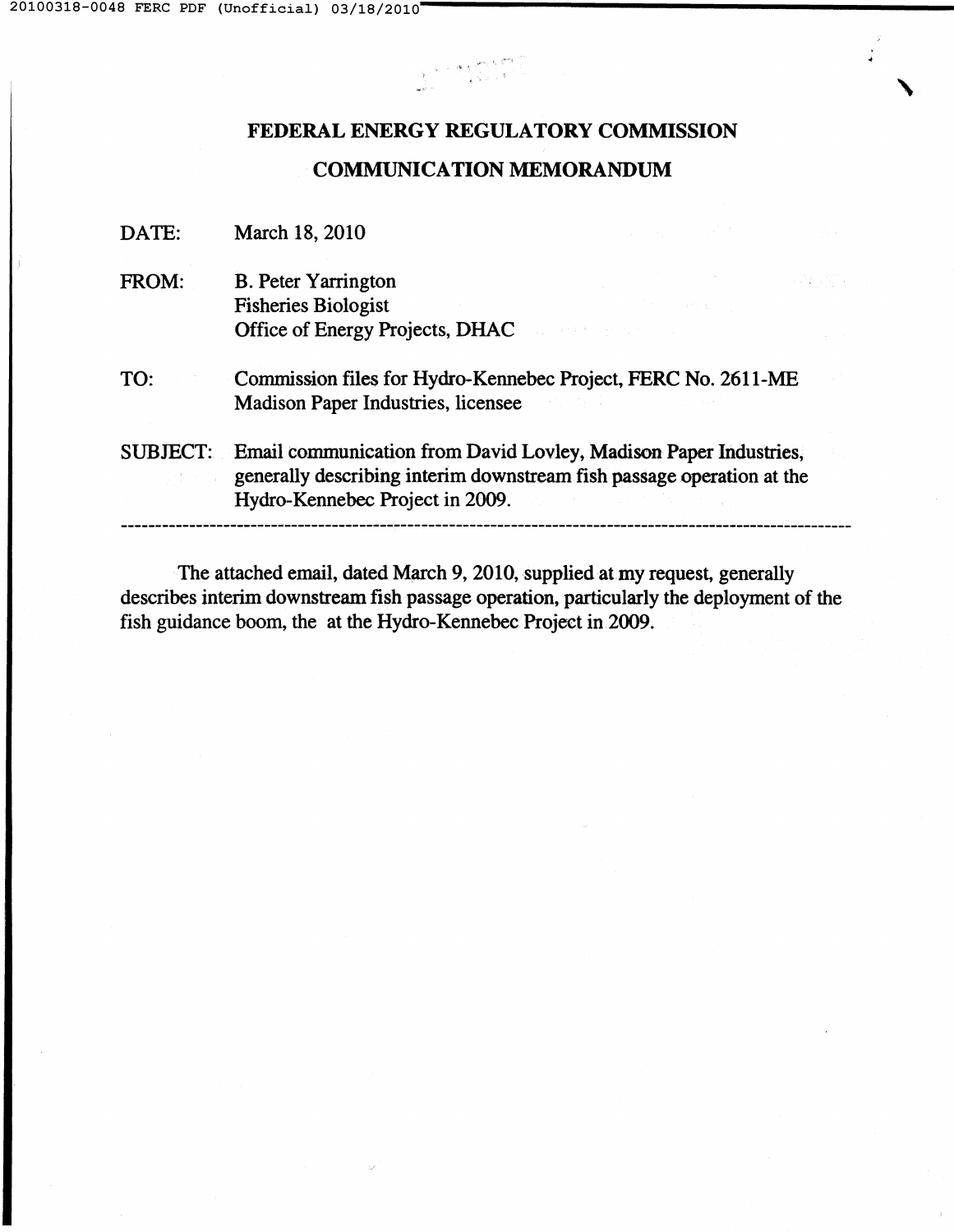```
20100318-0048 FERC PDF (Unofficial) 03/18/2010
```
Downstream passage at P-2611 Hydro-Kennebec

#### **Peter Yarrington**

~

| From:    | Lovley David [David.Lovley@myllykoski.com]                          |
|----------|---------------------------------------------------------------------|
| Sent:    | Tuesday, March 09, 2010 3:47 PM                                     |
| To:      | Peter Yarrington                                                    |
| Cc:      | kevin.bernier@brookfieldpower.com                                   |
| Subject: | RE: Downstream passage at P-2611 Hydro-Kennebec                     |
|          | Attachments: DSC00031.JPG; DSC00028.JPG; DSC00029.JPG; DSC00030.JPG |

#### Pete,

The period of downstream passage in 2009 began April 1<sup>st</sup> when the bypass gate was operational and adjusted to pass 4% of statior flow. However the fish diversion curtain was not installed until May 19, 2009. The original diversion curtain had remained installed during winter 2008-2009 because cold weather during December 2008 resulted in ice accumulation on curtain attachment points not allowing removal at end of passage season. Hence curtain was damaged during the winter and not operational. Damaged curtain was removed from service March 19,2009 (attached pictures) and repaired on site. River flows did not allow for safe installation of repaired curtain until the May  $19<sup>th</sup>$  date in 2009.

Madison Paper Industries in March of 2009 purchased a second diversion curtain. The intent of spare curtain purchase was to minimize periods of time when downstream passage did not have diversion curtain as a result of physical damage from above normal river flows.

The 2009 Downstream Smolt Study report is in draft form and was submitted to agencies for comment on February 1, 2009. Once we have received comments the final report will be submitted to FERC.

Please contact me if you have any additional questions or concerns.

Regards,

David Lovley Madison Paper Industries 3 Main Street PO Box 129 Madison, Maine USA 04950-0129 Ph 207.696.1225 Pager 207.580.3306 Fax 207.696.1135 [david.lovley@myllykoski.com](mailto:david.lovley@myllykoski.com)

From: Peter Yarrington [mailto:Peter.Yarrington@ferc.gov] Sent: Tuesday, March 09, 2010 1:27 PM To: Lovley David Subject: Downstream passage at P-2611 Hydro-Kennebec

Mr Lovley:

Thank you for the opportunity to talk yesterday regarding the letters from Friends of Kennebec Salmon on downstream passage at Hydro-Kennebec Project.

A quick question I hope you can help with:

I have past reports that were filed here concerning the periods in which downstream passage at Hydro-Kennebec was operated in 2007 and 2008 (dated May 13,2008 and March 18,2009). Can you let me know what the period of downstream passage operation was in 2009? I know that there is an annual report coming to us this spring on this, but I'm hoping to include this basic passage info in my review and draft letter regarding the FOKS allegations.